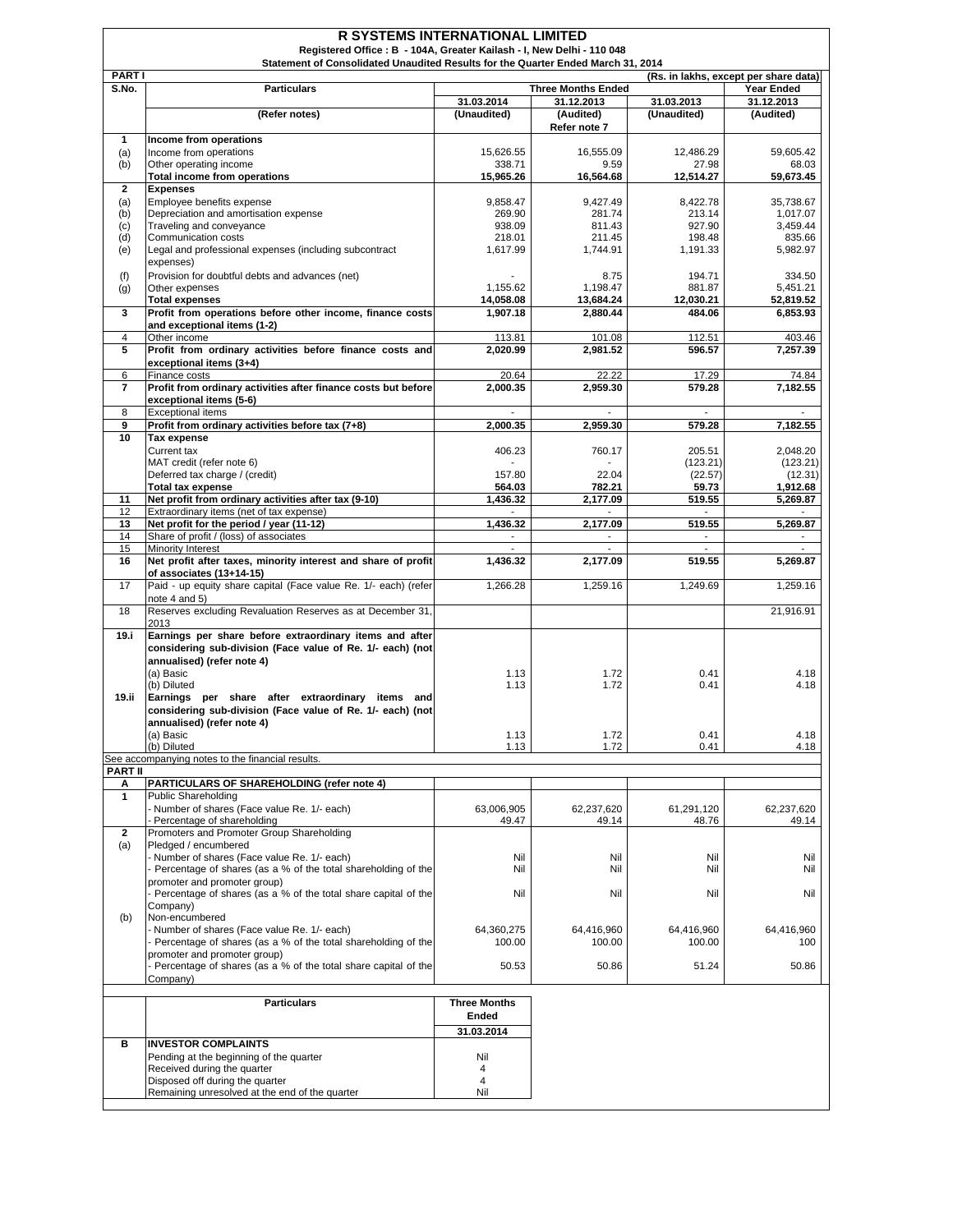## **Notes:**

- 1 The results for the quarter ended March 31, 2014 were reviewed by the Audit Committee and have been approved by the Board of Directors at its meeting held on April 27, 2014.
- 2 The Limited Review as required under clause 41 of Listing Agreement has been completed by the Statutory Auditor for the quarter ended March 31, 2014 and March 31, 2013 and audit for the quarter and year ended December 31, 2013 (also refer note 7 below). There is no qualification in the Auditors' Report on these financial results.
- 3 The Board of Directors had recommended a final dividend of Re. 0.95 per equity share of face value of Re. 1/- each, equivalent to Rs. 9.50 per equity share of Rs. 10/- per share before the sub-division of equity shares (being 95% on the par value) (also refer note 4 below) at its meeting held on February 07, 2014, subject to the approval of the shareholders at the forthcoming Annual General Meeting. This is in addition to first and second interim dividend of Rs. 2.50 and Rs. 8.50 per equity share of face value of 10/- each declared during the year ended December 31, 2013 for which the confirmation will be taken in forthcoming Annual General Meeting.
- 4 Pursuant to the approval of the members accorded by passing necessary resolution through Postal Ballot on January 14, 2014, each equity share of face value of Rs. 10/- each of the Company was sub-divided into ten equity shares of face value of Re. 1/ each fully paid up. The sub-division has been given effect as per record date fixed by the Board of Directors i.e. February 28, 2014. Accordingly, the number of equity shares in Part II of the accompanying statement (including the previous period comparative numbers) has been stated based on face value of Re. 1/- each. Further, for the purpose of computing Earnings Per Share, the effect of sub-division had been considered in accordance with the requirements of Accounting Standard - 20 "Earnings Per Share" in all comparable periods.
- 5 During the quarter ended March 31, 2014, the Company has issued 712,600 equity shares of Re. 1/- each at an exercise price of Rs. 12.07 per share (post sub-division), pursuant to exercise of employee stock options under the R Systems International Limited Employee Stock Option Scheme 2007.
- 6 MAT Credit during the quarter ended March 31, 2013 and year ended December 31, 2013 pertains to prior periods.
- 7 Figures for the quarter ended December 31, 2013 are equivalent to the difference between the audited figures in respect of the full financial year and the published year to date figures upto the third quarter of the financial year.
- 8 Refer Annexure A for segment wise consolidated revenue, results and capital employed.
- 9 Previous period's / year's figures have been regrouped / reclassified wherever applicable, to the extent possible, to conform to the current period presentation.

For and on behalf of the Board

Place : NOIDA **Calculate Contract Contract Contract Contract Contract Contract Contract Contract Contract Contract Contract Contract Contract Contract Contract Contract Contract Contract Contract Contract Contract Contract** Date : April 27, 2014 **Date : April 27, 2014 [President & Senior Executive Director]**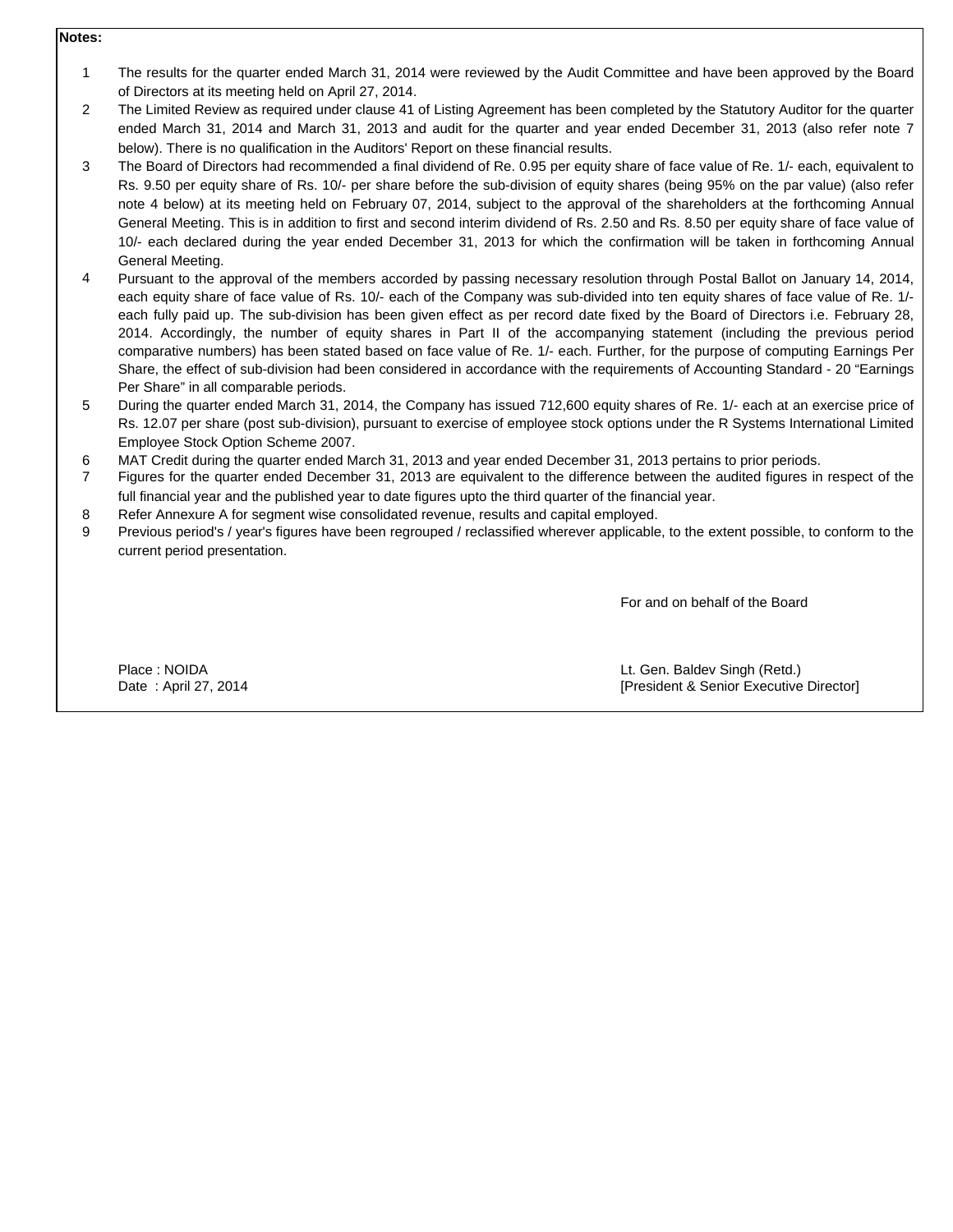**Annexure A**

## **R SYSTEMS INTERNATIONAL LIMITED**

**Segment Wise Consolidated Revenue, Results and Capital Employed**

| (Rs. in lakhs) |                                              |                           |              |             |                   |
|----------------|----------------------------------------------|---------------------------|--------------|-------------|-------------------|
| S.No.          | <b>Particulars</b>                           | <b>Three Months Ended</b> |              |             | <b>Year Ended</b> |
|                |                                              | 31.03.2014                | 31.12.2013   | 31.03.2013  | 31.12.2013        |
|                |                                              | (Unaudited)               | (Audited)    | (Unaudited) | (Audited)         |
|                |                                              |                           | Refer note 7 |             |                   |
| 1              | <b>Segment revenue</b>                       |                           |              |             |                   |
|                | Information technology services and products | 12,620.56                 | 13,431.77    | 10,042.57   | 48,396.68         |
|                | Business process outsourcing services        | 3,059.39                  | 3,174.77     | 2,481.81    | 11,443.06         |
|                | Less: Elimination of intersegment sales      | 53.40                     | 51.45        | 38.09       | 234.32            |
|                | Income from operations                       | 15,626.55                 | 16,555.09    | 12,486.29   | 59,605.42         |
| $\mathbf{2}$   | Segment results before tax and interest      |                           |              |             |                   |
|                | Information technology services and products | 1,899.91                  | 2,591.27     | 455.67      | 6,218.86          |
|                | Business process outsourcing services        | 138.97                    | 492.76       | 161.50      | 1,239.25          |
|                | Total                                        | 2,038.88                  | 3,084.03     | 617.17      | 7,458.11          |
|                | (i)<br>Interest expense                      | (4.22)                    | (3.77)       | (2.99)      | (12.34)           |
|                | (ii)<br>Interest income                      | 113.81                    | 101.08       | 112.51      | 403.46            |
|                | Other unallocable expenses<br>(iii)          | (148.12)                  | (222.04)     | (147.41)    | (666.68)          |
|                | <b>Profit before tax</b>                     | 2,000.35                  | 2,959.30     | 579.28      | 7,182.55          |
| 3              | Capital employed                             |                           |              |             |                   |
|                | Information technology services and products | 17,279.65                 | 17,052.44    | 14,266.88   | 17,052.44         |
|                | Business process outsourcing services        | 823.24                    | 751.90       | (533.70)    | 751.90            |
|                | Unallocated corporate                        | 6,237.15                  | 5,371.73     | 5,850.58    | 5,371.73          |
|                | Total capital employed                       | 24,340.04                 | 23,176.07    | 19,583.76   | 23,176.07         |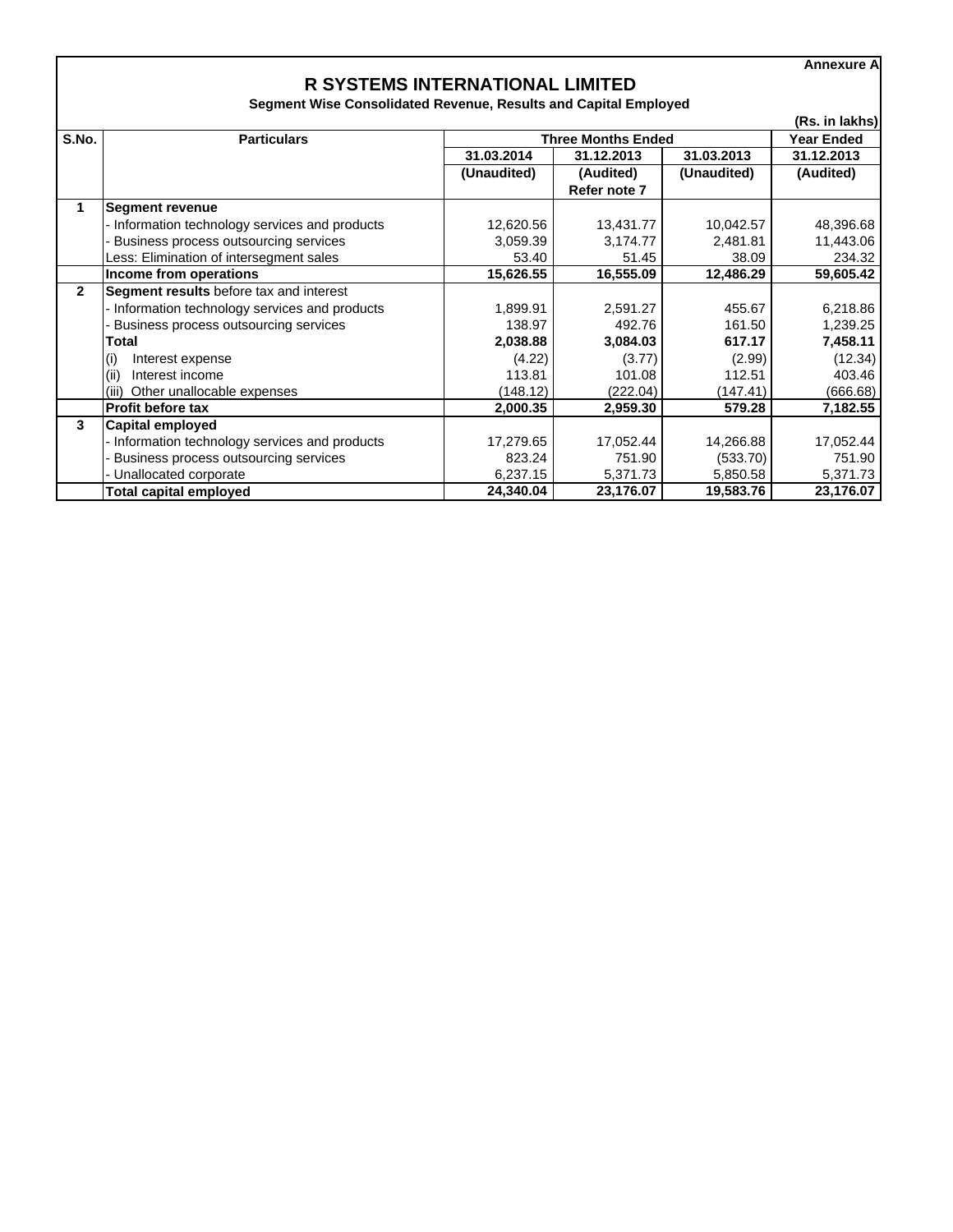|                                                                              | <b>R SYSTEMS INTERNATIONAL LIMITED</b><br>Registered Office: B - 104A, Greater Kailash - I, New Delhi - 110 048 |                      |                                         |                                       |                      |  |
|------------------------------------------------------------------------------|-----------------------------------------------------------------------------------------------------------------|----------------------|-----------------------------------------|---------------------------------------|----------------------|--|
| Statement of Standalone Audited Results for the Quarter Ended March 31, 2014 |                                                                                                                 |                      |                                         |                                       |                      |  |
| PART I                                                                       |                                                                                                                 |                      |                                         | (Rs. in lakhs, except per share data) |                      |  |
| S.No.                                                                        | <b>Particulars</b>                                                                                              |                      | <b>Three Months Ended</b>               |                                       | <b>Year Ended</b>    |  |
|                                                                              |                                                                                                                 | 31.03.2014           | 31.12.2013                              | 31.03.2013                            | 31.12.2013           |  |
|                                                                              | (Refer notes)                                                                                                   | (Audited)            | (Audited)                               | (Audited)                             | (Audited)            |  |
|                                                                              |                                                                                                                 |                      | Refer note 7                            |                                       |                      |  |
| 1                                                                            | Income from operations                                                                                          |                      |                                         |                                       |                      |  |
| (a)<br>(b)                                                                   | Income from operations<br>Other operating income                                                                | 6,907.35<br>135.26   | 7,368.80<br>8.35                        | 5,777.72<br>11.26                     | 26,980.34<br>31.82   |  |
|                                                                              | <b>Total income from operations</b>                                                                             | 7,042.61             | 7,377.15                                | 5,788.98                              | 27,012.16            |  |
| $\overline{2}$                                                               | <b>Expenses</b>                                                                                                 |                      |                                         |                                       |                      |  |
| (a)                                                                          | Employee benefits expense                                                                                       | 4,253.05             | 4,109.89                                | 3,976.13                              | 16,020.44            |  |
| (b)                                                                          | Depreciation and amortisation expense                                                                           | 155.36<br>566.54     | 124.63                                  | 112.31                                | 478.08               |  |
| (c)<br>(d)                                                                   | Traveling and conveyance<br>Communication costs                                                                 | 127.61               | 529.63<br>134.09                        | 524.84<br>115.93                      | 2,170.73<br>506.54   |  |
| (e)                                                                          | Legal and professional expenses (including subcontract<br>expenses)                                             | 128.74               | 141.28                                  | 193.78                                | 558.52               |  |
| (f)                                                                          | Provision for doubtful debts and advances (net)                                                                 | 26.89                | 23.13                                   | 136.15                                | 149.59               |  |
| (g)                                                                          | Other expenses                                                                                                  | 477.28               | 167.99                                  | 369.12                                | 2,070.47             |  |
|                                                                              | <b>Total expenses</b>                                                                                           | 5,735.47             | 5,230.64                                | 5,428.26                              | 21,954.37            |  |
| 3                                                                            | Profit from operations before other income, finance costs                                                       | 1,307.14             | 2,146.51                                | 360.72                                | 5,057.79             |  |
|                                                                              | and exceptional items (1-2)                                                                                     |                      |                                         |                                       |                      |  |
| 4                                                                            | Other income                                                                                                    | 109.52               | 95.67                                   | 108.46                                | 385.05               |  |
| 5                                                                            | Profit from ordinary activities before finance costs and<br>exceptional items (3+4)                             | 1,416.66             | 2,242.18                                | 469.18                                | 5,442.84             |  |
| 6                                                                            | Finance costs<br>Profit from ordinary activities after finance costs but before                                 | 8.51                 | 8.69                                    | 6.60                                  | 27.97                |  |
| $\overline{7}$                                                               | exceptional items (5-6)                                                                                         | 1,408.15             | 2,233.49                                | 462.58                                | 5,414.87             |  |
| 8                                                                            | <b>Exceptional items</b>                                                                                        |                      |                                         |                                       |                      |  |
| 9                                                                            | Profit from ordinary activities before tax (7+8)                                                                | 1,408.15             | 2,233.49                                | 462.58                                | 5,414.87             |  |
| 10                                                                           | <b>Tax expense</b>                                                                                              |                      |                                         |                                       |                      |  |
|                                                                              | Current tax                                                                                                     | 302.87               | 755.61                                  | 186.00                                | 1,908.74             |  |
|                                                                              | MAT credit (refer note 6)                                                                                       |                      | $\blacksquare$                          | (123.21)                              | (123.21)             |  |
|                                                                              | Deferred tax charge / (credit)                                                                                  | 180.68               | 14.69                                   | (31.52)                               | (25.88)              |  |
|                                                                              | <b>Total tax expense</b>                                                                                        | 483.55               | 770.30                                  | 31.27                                 | 1,759.65             |  |
| 11<br>12                                                                     | Net profit from ordinary activities after tax (9-10)<br>Extraordinary items (net of tax expense)                | 924.60<br>$\omega$   | 1,463.19<br>$\mathcal{L}^{\mathcal{L}}$ | 431.31<br>$\mathbf{r}$                | 3,655.22             |  |
| 13                                                                           | Net profit for the period / year (11-12)                                                                        | 924.60               | 1,463.19                                | 431.31                                | 3,655.22             |  |
| 14                                                                           | Paid - up equity share capital (Face value Re. 1/- each) (refer                                                 | 1,266.28             | 1,259.16                                | 1,249.69                              | 1,259.16             |  |
|                                                                              | note 4 and 5)                                                                                                   |                      |                                         |                                       |                      |  |
| 15                                                                           | Reserves excluding Revaluation Reserves as at December 31,<br>2013                                              |                      |                                         |                                       | 17,546.23            |  |
| 16.i                                                                         | Earnings per share before extraordinary items and after                                                         |                      |                                         |                                       |                      |  |
|                                                                              | considering sub-division (Face value of Re. 1/- each) (not                                                      |                      |                                         |                                       |                      |  |
|                                                                              | annualised) (refer note 4)                                                                                      |                      |                                         |                                       |                      |  |
|                                                                              | (a) Basic                                                                                                       | 0.73                 | 1.16                                    | 0.34                                  | 2.90                 |  |
|                                                                              | (b) Diluted<br>16.ii Earnings<br>share after extraordinary                                                      | 0.73                 | 1.16                                    | 0.34                                  | 2.90                 |  |
|                                                                              | per<br>items<br>and<br>considering sub-division (Face value of Re. 1/- each) (not                               |                      |                                         |                                       |                      |  |
|                                                                              |                                                                                                                 |                      |                                         |                                       |                      |  |
|                                                                              | annualised) (refer note 4)<br>(a) Basic                                                                         | 0.73                 | 1.16                                    | 0.34                                  | 2.90                 |  |
|                                                                              | (b) Diluted                                                                                                     | 0.73                 | 1.16                                    | 0.34                                  | 2.90                 |  |
|                                                                              | See accompanying notes to the financial results.                                                                |                      |                                         |                                       |                      |  |
| <b>PART II</b>                                                               |                                                                                                                 |                      |                                         |                                       |                      |  |
| Α                                                                            | PARTICULARS OF SHAREHOLDING (refer note 4)                                                                      |                      |                                         |                                       |                      |  |
| $\mathbf{1}$                                                                 | <b>Public Shareholding</b>                                                                                      |                      |                                         |                                       |                      |  |
|                                                                              | Number of shares (Face value Re. 1/- each)<br>Percentage of shareholding                                        | 63,006,905<br>49.47  | 62,237,620<br>49.14                     | 61,291,120<br>48.76                   | 62,237,620<br>49.14  |  |
| $\overline{2}$                                                               | Promoters and Promoter Group Shareholding                                                                       |                      |                                         |                                       |                      |  |
| (a)                                                                          | Pledged / encumbered                                                                                            |                      |                                         |                                       |                      |  |
|                                                                              | - Number of shares (Face value Re. 1/- each)                                                                    | Nil                  | Nil                                     | Nil                                   | Nil                  |  |
|                                                                              | - Percentage of shares (as a % of the total shareholding of the                                                 | Nil                  | Nil                                     | Nil                                   | Nil                  |  |
|                                                                              | promoter and promoter group)                                                                                    |                      |                                         |                                       |                      |  |
|                                                                              | Percentage of shares (as a % of the total share capital of the                                                  | Nil                  | Nil                                     | Nil                                   | Nil                  |  |
|                                                                              | Company)                                                                                                        |                      |                                         |                                       |                      |  |
| (b)                                                                          | Non-encumbered<br>- Number of shares (Face value Re. 1/- each)                                                  |                      |                                         |                                       |                      |  |
|                                                                              | - Percentage of shares (as a % of the total shareholding of the                                                 | 64,360,275<br>100.00 | 64,416,960<br>100.00                    | 64,416,960<br>100.00                  | 64,416,960<br>100.00 |  |
|                                                                              | promoter and promoter group)                                                                                    |                      |                                         |                                       |                      |  |
|                                                                              | Percentage of shares (as a % of the total share capital of the                                                  | 50.53                | 50.86                                   | 51.24                                 | 50.86                |  |
|                                                                              | Company)                                                                                                        |                      |                                         |                                       |                      |  |
|                                                                              |                                                                                                                 |                      |                                         |                                       |                      |  |
|                                                                              | <b>Particulars</b>                                                                                              | <b>Three Months</b>  |                                         |                                       |                      |  |
|                                                                              |                                                                                                                 | Ended                |                                         |                                       |                      |  |
|                                                                              |                                                                                                                 | 31.03.2014           |                                         |                                       |                      |  |
| в                                                                            | <b>INVESTOR COMPLAINTS</b><br>Pending at the beginning of the quarter                                           | <b>NIL</b>           |                                         |                                       |                      |  |
|                                                                              | Received during the quarter                                                                                     | 4                    |                                         |                                       |                      |  |
|                                                                              | Disposed off during the quarter                                                                                 | 4                    |                                         |                                       |                      |  |
|                                                                              | Remaining unresolved at the end of the quarter                                                                  | <b>NIL</b>           |                                         |                                       |                      |  |
|                                                                              |                                                                                                                 |                      |                                         |                                       |                      |  |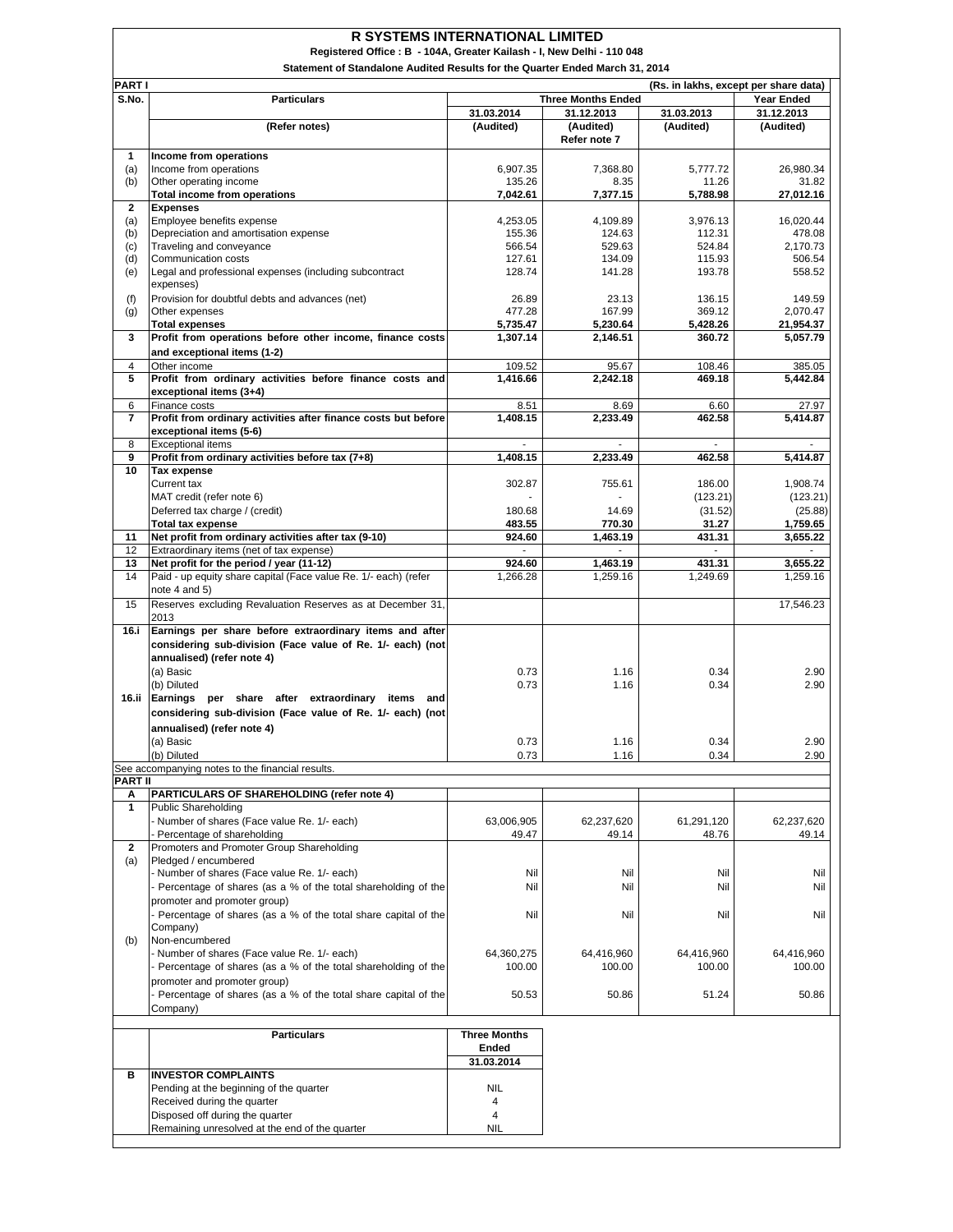## **Notes:**

- 1 The results for the quarter ended March 31, 2014 were reviewed by the Audit Committee and have been approved by the Board of Directors at its meeting held on April 27, 2014.
- 2 An audit has been completed by the Statutory Auditors for the quarter ended March 31, 2014, quarter ended March 31, 2013 and for the quarter and year ended December 31, 2013 (also refer note 7 below). There is no qualification in the Auditors' Report on these financial results.
- 3 The Board of Directors had recommended a final dividend of Re. 0.95 per equity share of face value of Re. 1/- each, equivalent to Rs. 9.50 per equity share of Rs. 10/- per share before the sub-division of equity shares (being 95% on the par value) (also refer note 4 below) at its meeting held on February 07, 2014, subject to the approval of the shareholders at the forthcoming Annual General Meeting. This is in addition to first and second interim dividend of Rs. 2.50 and Rs. 8.50 per equity share of face value of 10/- each declared during the year ended December 31, 2013 for which the confirmation will be taken in forthcoming Annual General Meeting.
- 4 Pursuant to the approval of the members accorded by passing necessary resolution through Postal Ballot on January 14, 2014, each equity share of face value of Rs. 10/- each of the Company was sub-divided into ten equity shares of face value of Re. 1/- each fully paid up. The sub-division has been given effect as per record date fixed by the Board of Directors i.e. February 28, 2014. Accordingly, the number of equity shares in Part II of the accompanying statement (including the previous period comparative numbers) has been stated based on face value of Re. 1/- each. Further, for the purpose of computing Earnings Per Share, the effect of sub-division had been considered in accordance with the requirements of Accounting Standard - 20 "Earnings Per Share" in all comparable periods.
- 5 During the quarter ended March 31, 2014, the Company has issued 712,600 equity shares of Re. 1/- each at an exercise price of Rs. 12.07 per share (post sub-division), pursuant to exercise of employee stock options under the R Systems International Limited Employee Stock Option Scheme 2007.
- 6 MAT Credit during the quarter ended March 31, 2013 and year ended December 31, 2013 pertains to prior periods.
- 7 Figures for the quarter ended December 31, 2013 are equivalent to the difference between the audited figures in respect of the full financial year and the published year to date figures upto the third quarter of the financial year.
- 8 Refer Annexure A for segment wise standalone revenue, results and capital employed.
- 9 Previous period's / year's figures have been regrouped / reclassified wherever applicable, to the extent possible, to conform to the current period presentation.

For and on behalf of the Board

Place : NOIDA Date : April 27, 2014 Lt. Gen. Baldev Singh (Retd.) [President & Senior Executive Director]